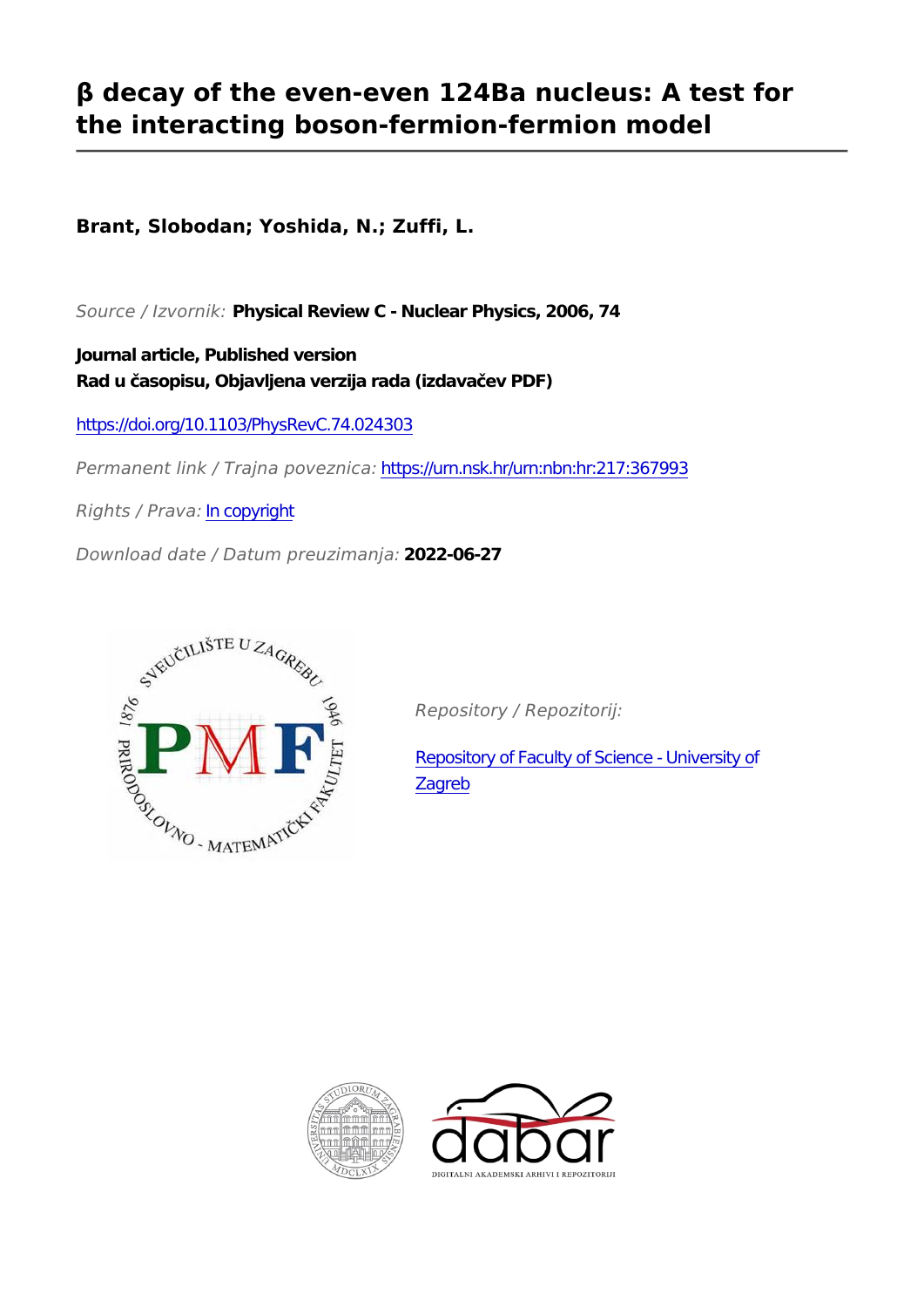# *β* **decay of the even-even 124Ba nucleus: A test for the interacting boson-fermion-fermion model**

S. Brant<sup>∗</sup>

*Department of Physics, Faculty of Science, University of Zagreb, 10000 Zagreb, Croatia*

N. Yoshida†

*Faculty of Informatics, Kansai University, Takatsuki 569-1095, Japan*

L.  $Zuffi^{\ddagger}$ 

*Dipartimento di Fisica dell'Universita di Milano and Istituto Nazionale di Fisica Nucleare, ` Sezione di Milano Via Celoria 16, Milano 20133, Italy* (Received 26 May 2006; published 14 August 2006)

The interacting boson-fermion-fermion model approach to *β* decay is applied to the decay from the even-even  $124$ Ba to the odd-odd  $124$ Cs nucleus. The theoretical results for energy levels, electromagnetic properties and  $β$  decay rates are compared with experimental data for <sup>124</sup>Cs. The calculated  $β$ -decay rates demonstrate that the interacting boson approximation can be applied in the description of *β* decays from even-even to odd-odd nuclei.

DOI: [10.1103/PhysRevC.74.024303](http://dx.doi.org/10.1103/PhysRevC.74.024303) PACS number(s): 21*.*60*.*Fw, 21*.*60*.*Ev, 23*.*40*.*−s, 27*.*60*.*+j

# **I. INTRODUCTION**

Theoretical *β*-decay rates can provide a fine test of nuclear models because they are very sensitive to details of wave functions. In the interacting boson [\[1\]](#page-7-0) and the interacting boson-fermion model [\[2\]](#page-7-0) the investigation of *β* decay has been successfully applied to decays of oddmass nuclei  $[3-9]$ . However,  $\beta$  decay from even-even to odd-odd nuclei in this framework was considered only by the group theory method in the case of spherical nuclei [\[10\]](#page-7-0).

Models based on the interacting boson approximation have been applied in the description of the structure of vibrational, deformed, and transitional nuclei all over the periodic table. This approach is especially relevant for nuclei in transitional regions, where single-particle excitations and vibrational collectivity are dominant modes. A region of nuclei close to mass number  $A = 130$  is typcal for this type of structure. These nuclei are rather soft, and their levels are characterized by a strong mixture of different components. This gives the opportunity to test the model in a more complex situation in respect to the spherical case.

The purpose of this work is twofold. First to study the structure of <sup>124</sup>Cs. Second, and most important, to investigate to what extent the interacting boson approximation can be applied in the description of *β* decays from even-even to odd-odd nuclei. The present work will be the first numerical study of this type for real nuclei in the interacting boson approximation.

# **II. THE IBFFM2 MODEL**

#### **A. Hamiltonian and energy levels**

In the present work we calculate the structure of  $^{124}Cs$ in the framework of the proton-neutron interacting bosonfermion-fermion model 2 (IBFFM2) [\[11\]](#page-8-0). This model is based on the highly successful interacting boson model 2 (IBM2) [\[12,13\]](#page-8-0) for even-even nuclei, and the interacting boson-fermion model 2 (IBFM2) [\[2](#page-7-0)[,14,15\]](#page-8-0) for odd-A nuclei. The IBM2/IBFM2/IBFFM2 models are based on the concept of two type of bosons: proton bosons and neutron bosons. We notice that the other model for odd-odd nuclei in the framework of the interacting boson approximation based on one type of bosons, the IBFFM1 [\[16,17\]](#page-8-0), is very successful in the description of energy levels, electromagnetic properties, and transfer reactions, but due to the fact that it does not distinguish protons and neutrons in the internal structure of bosons, cannot be applied for calculations of *β* decays.

The advantage of IBFFM2 in respect to IBFFM1 is that IBFFM2 is closer to the microscopic models (as all IBA models based on two type of bosons, i.e., proton bosons and neutron bosons, are in respect to those based on only one type of bosons). However, due to the prohibitively large configuration space, multi-*j* calculations are far more restricted in IBFFM2 than in IBFFM1. Therefore, some effects caused by configuration mixing that IBFFM1 can take into account, in the IBFFM2 calculations are missing.

In the IBFFM2, an odd-odd nucleus is described as a system consisting of an even-even core, an odd proton and an odd neutron. The basis state of total angular momentum *I* is written as

$$
|n_{d_{\pi}}\alpha_{\pi}L_{\pi}, n_{d_{\nu}}\alpha_{\nu}L_{\nu}(L), j_{\pi}j_{\nu}(J); I\rangle,
$$
 (1)

<sup>∗</sup>Electronic address: brant@sirius.phy.hr

† Electronic address: yoshida@res.kutc.kansai-u.ac.jp

‡ Electronic address: zuffi@mi.infn.it

where  $I = L + J$ ,  $n_{d_{\pi}}$   $(n_{d_{\nu}})$ , and  $L_{\pi}$   $(L_{\nu})$  are the proton (neutron) *d*-boson number and the total proton (neutron) boson angular momentum, *L* is the total angular momentum of the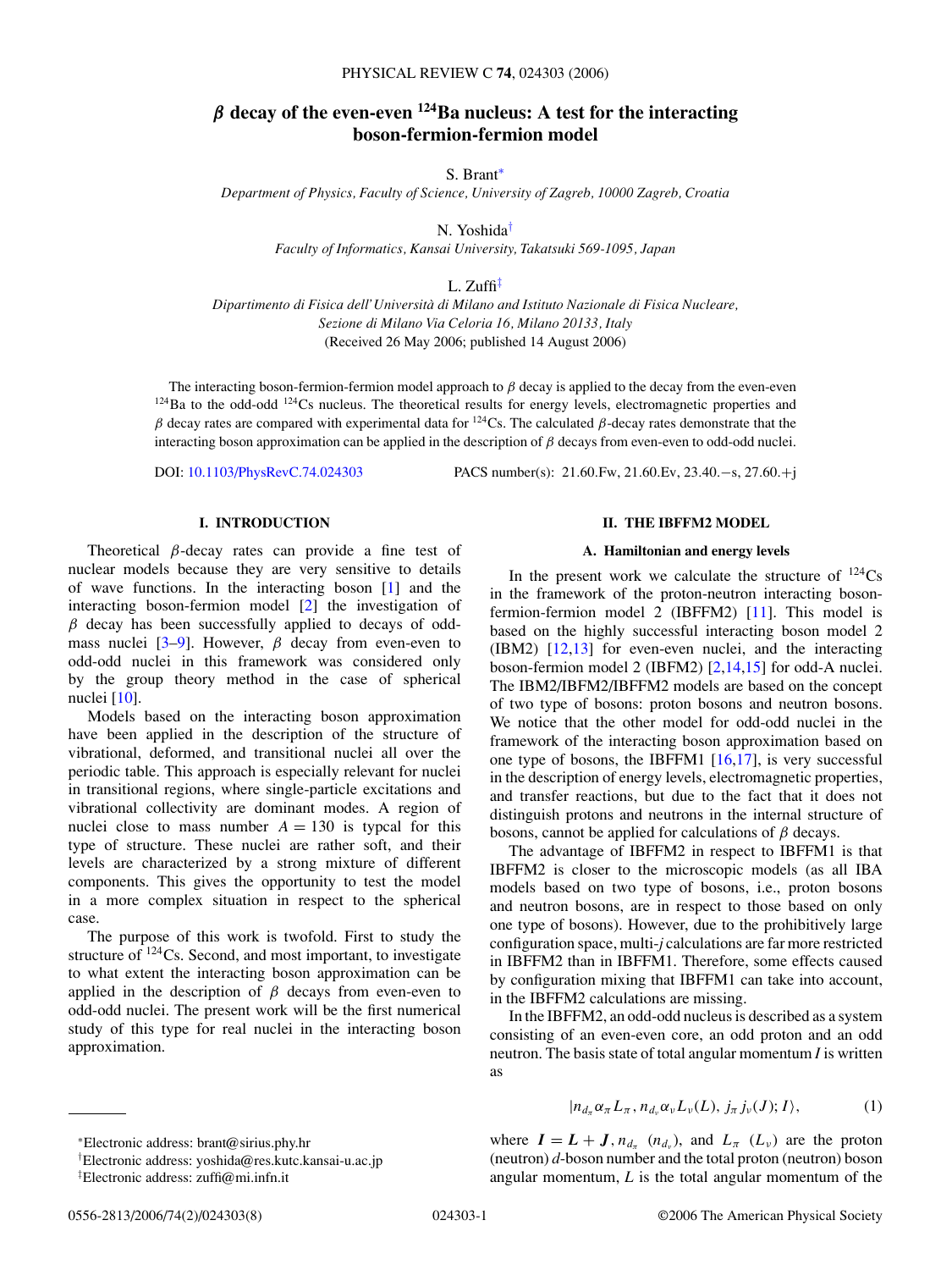<span id="page-2-0"></span>bosons  $(L = L_{\pi} + L_{\nu})$ ,  $j_{\pi}$   $(j_{\nu})$  is the angular momentum of the odd proton (neutron), and *J* is the total angular momentum of the fermion pairs ( $J = j_{\pi} + j_{\nu}$ ). The symbols  $\alpha_{\pi}$  and  $\alpha_{\nu}$ are other labels to specify the boson state uniquely. The eveneven core is described by the bosons of the IBM2, whereas the odd proton and the odd neutron are independent fermions occupying certain shell-model orbits. The Hamiltonian is

$$
H = HB + H\piF + V\piBF + H\nuF + V\nuBF + VRES, \t(2)
$$

where  $H^B$  is the IBM2 Hamiltonian:

$$
H^{B} = \epsilon_{d} (n_{d_{\pi}} + n_{d_{\nu}}) + \kappa (Q_{\pi}^{B} \cdot Q_{\nu}^{B})
$$
  
+  $\frac{1}{2} \xi_{2} [ (d_{\nu}^{\dagger} s_{\pi}^{\dagger} - d_{\pi}^{\dagger} s_{\nu}^{\dagger}) \cdot (\tilde{d}_{\nu} s_{\pi} - \tilde{d}_{\pi} s_{\nu})]$   
+  $\sum_{K=1,3} \xi_{K} ([d_{\nu}^{\dagger} d_{\pi}^{\dagger}]^{(K)} \cdot [\tilde{d}_{\pi} \tilde{d}_{\nu}]^{(K)})$   
+  $\frac{1}{2} \sum_{L=0,2,4} c_{L}^{\nu} ([d_{\nu}^{\dagger} d_{\nu}^{\dagger}]^{(k)} \cdot [\tilde{d}_{\nu} \tilde{d}_{\nu}]^{(k)}),$  (3)

with

$$
n_{d_{\rho}} = (d_{\rho}^{\dagger} \cdot \tilde{d}_{\rho}), \tag{4}
$$

$$
Q_{\rho}^{B} = d_{\rho}^{\dagger} s_{\rho} + s_{\rho}^{\dagger} \tilde{d}_{\rho} + \chi_{\rho} [d_{\rho}^{\dagger} \tilde{d}_{\rho}]^{(2)}.
$$
 (5)

Here  $s_{\rho}^{\dagger}$  and  $d_{\rho}^{\dagger}$  are the creation operators of the *s* boson and the *d* boson,  $s_\rho$  is the *s*-boson annihilation operator,  $\tilde{d}_\rho$  is the modified *d*-boson annihilation operator that is connected to the *d*-boson annihilation operator  $\tilde{d}$  by  $\tilde{d}_{\rho m} = (-1)^m d_{-m}$ , where  $\rho = \pi$  (*v*) for the proton (neutron) bosons. The Hamiltonian of the odd fermion is given by

$$
H_{\rho}^{F} = \sum_{i} \epsilon_{\rho i} n_{\rho i}, \qquad (6)
$$

where *nρi* is the number operator of the *i*th orbital. For the energy of the *i*th orbital, the quasiparticle energy  $\epsilon_{\rho i}$  is taken. The boson-fermion interaction contains the quadrupole, monopole, and exchange interaction:

$$
V_{\rho}^{\text{BF}} = \sum_{i,j} \Gamma_{ij} \left( [a_i^{\dagger} \tilde{a}_j]^{(2)} \cdot Q_{\rho'}^{\text{B}} \right) + A \sum n_i n_{d_{\rho'}} + \sum_{i,j} \Lambda_{ki}^j
$$
  
 
$$
\times \left\{ : [[d_{\rho}^{\dagger} \tilde{a}_j]^{(k)} a_i^{\dagger} s_{\rho}]^{(2)} : [s_{\rho'}^{\dagger} \tilde{d}_{\rho'}]^{(2)} + \text{H.c.} \right\},
$$
 (7)

where  $a_i^{\dagger}$  represents the fermion creation operator of the *i*th orbital and  $\tilde{a}_{im} = (-1)^{j_i - m} a_{i - m}$ . The symbol  $\rho$  stands for  $\pi$  (*v*) for the odd proton (neutron), whereas  $\rho'$  means neutron (proton) if the odd particle is a proton (neutron). The orbital dependence of the quadrupole and the exchange interactions (taken from Ref.  $[18]$ ) is:

$$
\Gamma_{ij} = (u_i u_j - v_i v_j) Q_{ij} \Gamma,
$$
\n(8)

$$
\Lambda_{ki}^j = -\beta_{ki}\beta_{jk} \left[ \frac{10}{N_\rho(2j_k+1)} \right]^{1/2} \Lambda, \tag{9}
$$

where

$$
\beta_{ij} = (u_i v_j + v_i u_j) Q_{ij}, \qquad (10)
$$

$$
Q_{ij} = \langle l_i, \frac{1}{2}; j_i | Y^{(2)} | l_j, \frac{1}{2}; j_j \rangle.
$$
 (11)

Here  $u_i(v_i)$  is the unoccupation (occupation) amplitude of the orbit *j*. Thus, the strengths of the quadrupole, the monopole,

and the exchange interactions are given by  $\Gamma$ , A, and  $\Lambda$ , respectively. The last term on the right-hand side of Eq. (2) is the residual interaction between the odd proton and the odd neutron given by [\[17\]](#page-8-0)

$$
V_{RES} = 4\pi V_{\delta} \delta(\mathbf{r}_{\pi} - \mathbf{r}_{\nu}) \delta(r_{\pi} - R_{0}) \delta(r_{\nu} - R_{0})
$$
  
\n
$$
- \frac{1}{\sqrt{3}} V_{\sigma\sigma} (\boldsymbol{\sigma}_{\pi} \cdot \boldsymbol{\sigma}_{\nu}) + 4\pi V_{\sigma\sigma\delta} (\boldsymbol{\sigma}_{\pi} \cdot \boldsymbol{\sigma}_{\nu})
$$
  
\n
$$
\times \delta(\mathbf{r}_{\pi} - \mathbf{r}_{\nu}) \delta(r_{\pi} - R_{0}) \delta(r_{\nu} - R_{0})
$$
  
\n
$$
+ V_{T} \left[ 3 \frac{(\boldsymbol{\sigma}_{\pi} \cdot \mathbf{r}_{\pi\nu})(\boldsymbol{\sigma}_{\nu} \cdot \mathbf{r}_{\pi\nu})}{r_{\pi\nu}^{2}} - (\boldsymbol{\sigma}_{\pi} \cdot \boldsymbol{\sigma}_{\nu}) \right], \quad (12)
$$

where  $r_{\pi\nu} = r_{\pi} - r_{\nu}$  and  $R_0$  is the radius of the nucleus.

#### **B. Electromagnetic transitions**

The transition operator consists of the boson and the fermion terms:

$$
T = T^B + T^F. \tag{13}
$$

More specifically,

$$
T^{(E2),B} = e_{\pi}^{B} Q_{\pi}^{B} + e_{\nu}^{B} Q_{\nu}^{B}, \qquad (14)
$$

$$
T_{\rho}^{(E2),F} = \sum_{i,j} e'_{i,j} [a_i^{\dagger} \tilde{a}_j]^{(2)},
$$
 (15)

for *E*2 and

$$
T^{(M1),B} = \sqrt{\frac{3}{4\pi}} \left( g_{\pi}^{B} L_{\pi}^{B} + g_{\nu}^{B} L_{\nu}^{B} \right),
$$
 (16)

$$
T_{\rho}^{(M1),F} = \sum_{i,j} e_{i,j}^{(1)} [a_i^{\dagger} \tilde{a}_j]^{(1)},\tag{17}
$$

for *M*1. The coefficients in the fermion operators above are connected to the effective charges  $(e_p^F)$  and the gyromagnetic factors (*gl, gs*) by

$$
e'_{i,j} = -\frac{e_{\rho}^F}{\sqrt{5}} (u_i u_j - v_i v_j) \langle i || r^2 Y^{(2)} || j \rangle, \tag{18}
$$

$$
e_{i,j}^{(1)} = -\frac{1}{\sqrt{3}} (u_i u_j + v_i v_j) \langle i || g_l \mathbf{I} + g_s \mathbf{s} || j \rangle.
$$
 (19)

#### **C.** *β* **decay**

In treating the  $\beta$  decay from an even-even nucleus to an odd-odd nucleus, we adopt the same formulation as in Ref. [\[3\]](#page-7-0), which was originally applied to the *β* decay from an odd-*A* to an odd-*A* nucleus. The IBFFM image of the Fermi  $\sum_{k} t^{\pm}(k)$ and the Gamow-Teller transition operator  $\sum_k t^{\pm}(k) \overline{\sigma}(k)$  are written as

$$
O^{F} = \sum_{j} -\sqrt{2j+1} \left[ P_{\pi}^{(j)} P_{\nu}^{(j)} \right]^{(0)},\tag{20}
$$

$$
O^{\text{GT}} = \sum_{j'j} \eta_{j'j} \big[ P_{\pi}^{(j')} P_{\nu}^{(j)} \big]^{(1)},\tag{21}
$$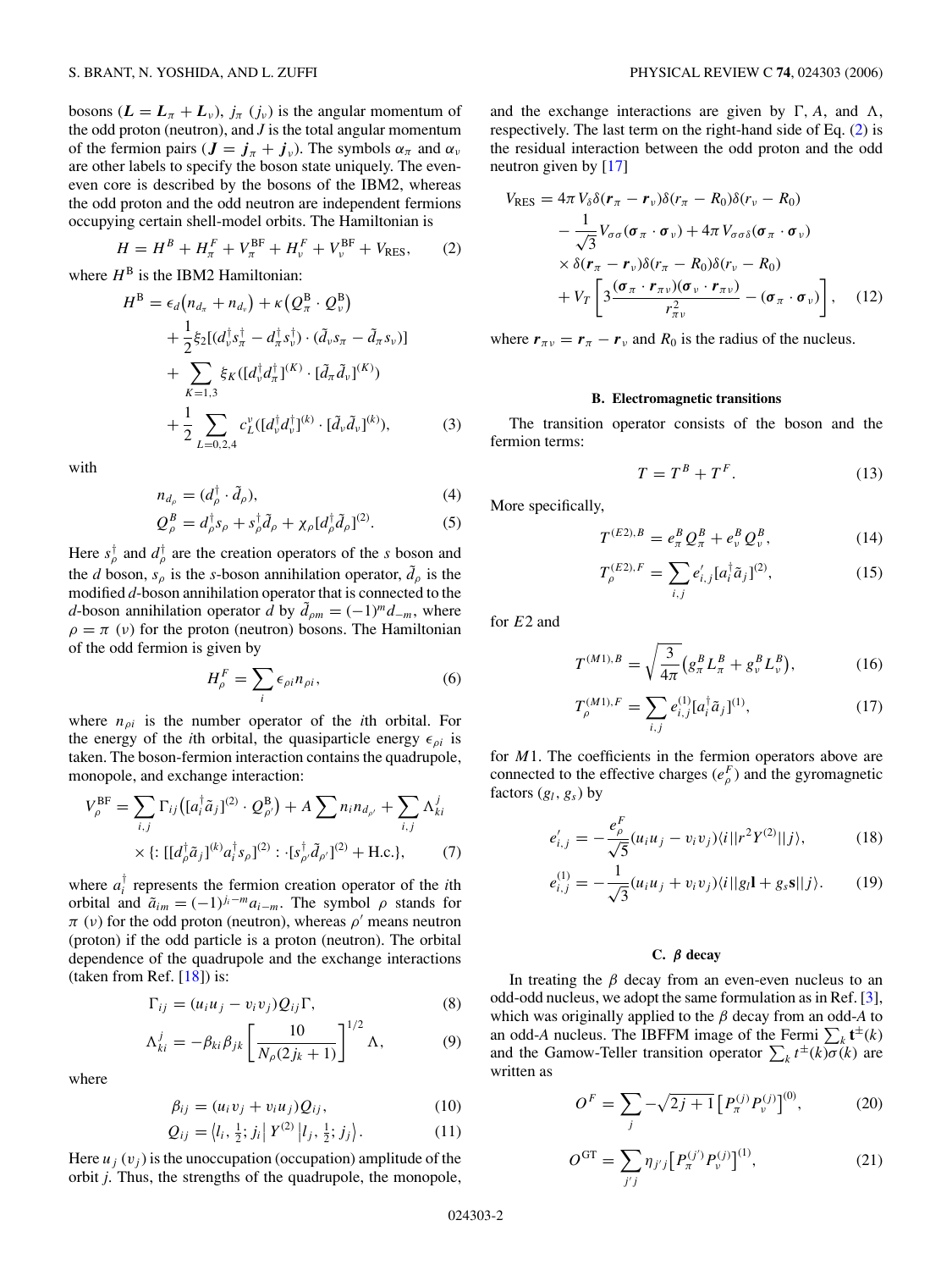<span id="page-3-0"></span>where

$$
\eta_{j'j} = -\frac{1}{\sqrt{3}} \langle l' \frac{1}{2}; j' || \sigma || l \frac{1}{2}; j \rangle
$$
  
=  $-\delta_{l'l} \sqrt{2(2j'+1)(2j+1)} W (l j' \frac{1}{2} 1; \frac{1}{2} j).$  (22)

The operator  $P_{\rho}^{(j)}$  stands for the boson-fermion image of the particle transfer operator. For the transitions from an even-even nuclues to an odd-odd, it can be either of the two operators:

> $A_m^{\dagger(j)} = \zeta_j a_{jm}^{\dagger} + \sum$ *j*  $\zeta_{jj'}s^{\dagger}[\tilde{d}a_{j'}^{\dagger}]_{m}^{(j)}$ *<sup>m</sup>* (23a)

or

$$
\tilde{B}_{m}^{(j)} = -\theta_{j}^{*}sa_{jm}^{\dagger} - \sum_{j'} \theta_{jj'}^{*} [\tilde{d}a_{j'}^{\dagger}]_{m}^{(j)}.
$$
 (23b)

In the case that we study:  $124Ba \rightarrow 124Cs$ , the parent nucleus <sup>124</sup>Ba has  $N_\pi = 3$  proton bosons and  $N_\nu = 7$  neutron bosons, whereas the daughter nucleus <sup>124</sup>Cs has  $N_\pi = 2$  proton bosons and  $N_v = 6$  neutron bosons. Therefore, both for the proton and the neutron, the transfer operator involves the creation of a fermion and the annihilation of one boson. Thus the operators of Eq. (23b) are applicable:

$$
P_{\pi}^{(j')} = \tilde{B}_{\pi}^{(j')}, \qquad P_{\nu}^{(j)} = \tilde{B}_{\nu}^{(j)}.
$$
 (24)

The coefficients  $\theta_i$ ,  $\theta_{ij}$  appearing in Eq. (23b) are determined, for the proton and the neutron separately, by the following conditions from Ref. [\[2\]](#page-7-0):

$$
\theta_j = \frac{v_j}{\sqrt{N}} \frac{1}{K''_j},\tag{25a}
$$

$$
\theta_{jj'} = u_j \beta_{j'j} \left(\frac{10}{2j+1}\right)^{1/2} \frac{1}{KK''_j}.
$$
 (25b)

Here *N* is the number of bosons, and the constants  $K$ ,  $K_j''$  are determined by

$$
K = \left(\sum_{j'j} \beta_{j'j}^2\right)^{1/2} \tag{26}
$$

and

$$
\sum_{\alpha J} \langle \text{even;O}_1^+ || B^{\dagger j} || \text{odd;}\alpha J \rangle^2 = (2j+1)v_j^2. \tag{27}
$$

If the odd fermion is a hole,  $u_i$  and  $v_i$  are interchanged in Eqs.  $(25a)$ – $(27)$ . The squares of the  $\beta$ -decay matrix elements are

$$
\langle M_F \rangle^2 = B(F) = \frac{1}{2I_i + 1} |\langle I_f || O^F || I_i \rangle|^2 \tag{28}
$$

$$
\langle M_{\rm GT} \rangle^2 = B(\rm GT) = \frac{1}{2I_i + 1} |\langle I_f || O^{\rm GT} || I_i \rangle|^2 \tag{29}
$$

from which the *f t* value is calculated by

$$
ft = \frac{6163}{\langle M_{\rm F} \rangle^2 + (G_{\rm A}/G_{\rm V})^2 \langle M_{\rm GT} \rangle^2}
$$
(30)

in units of second, where  $(G_A/G_V)^2 = 1.59$ .

TABLE I. Parameters of the Boson Hamiltonian of <sup>124</sup>Xe ( $N_v$  = 6*, N<sub>n</sub>* = 2) and <sup>124</sup>Ba ( $N_v = 7$ ,  $N_\pi = 3$ ). The unit of the energy is MeV except for  $\chi_{\rho}$  which has no dimension.

|  | Nucleus $\epsilon$ $\kappa$ $\chi_{\pi}$ $\chi_{\nu}$ $c_0^{\nu}$ |  |  | $c_2^{\nu}$ $\xi_1, \xi_2$ $\xi_3$ |  |
|--|-------------------------------------------------------------------|--|--|------------------------------------|--|
|  | $^{124}$ Xe 0.70 -0.145 -0.80 0.00 0.05 -0.10 0.24 -0.18          |  |  |                                    |  |
|  | $^{124}$ Ba 0.72 -0.137 -0.90 -0.20 -0.05 -0.12 0.24 -0.18        |  |  |                                    |  |

#### **III. STRUCTURE OF 124CS IN THE IBFFM2**

The interacting boson [\[1,](#page-7-0)[12,19\]](#page-8-0) and the interacting bosonfermion [\[2](#page-7-0)[,14,20\]](#page-8-0) (both in versions with one and two type of bosons) and the interacting boson-fermion-fermion model 1 [\[16,17\]](#page-8-0) have been very successful in the description of nuclear structure in the  $A \approx 130$  region. These very soft nuclei are close to the O(6) limit of the interacting boson model (IBM). The addition of one or two valence fermions can induce strong polarization effects on the boson core, sizeably changing the *β* deformation and especially the deformation parameter *γ* . These effects are particularly strong in odd-odd nuclei where both valence protons and neutrons compete in changing the shape of the nucleus. Therefore, the wave functions of odd-odd nuclei in this region can be very complex and are a more sensitive test of the model than those in spherical or rigidly deformed nuclei.

In the IBFFM2 calculation of positive parity states in  $124$ Cs the core  $124$ Xe nucleus is described adopting the IBM2 parametrization from Refs. [\[8,](#page-7-0)[21\]](#page-8-0). The parameters are shown in Table I.

As the interaction strengths for positive and negative parity states in odd-*A* nuclei are usually different, in the IBFFM multi-*j* calculations the average values are used. In Ref. [\[22\]](#page-8-0) a more consistent procedure was applied. In the IBFFM1 boson-fermion matrix elements involving positive (negative) parity fermion configurations, interaction strengths from the same matrix elements involving positive (negative) parity fermion configurations in the corresponding calculations for odd-*A* nuclei have been used. In this way levels from odd-*A* neighbors have been coupled without an additional fitting. At  $\approx$ 480 keV in <sup>124</sup>Cs, high-spin states with the  $\pi h_{11/2}$ *vh*<sub>11/2</sub> configuration start to appear. As our main topic are *β* transitions, in the present work we limit our attention to low-lying low-spin positive-parity states in  $124Cs$ . These states are based on positive-parity proton and positive-parity neutron configurations  $(s_{1/2}, d_{3/2}, d_{5/2}, g_{7/2})$ . The  $\beta$ -decay properties of states based on  $(s_{1/2}, d_{3/2}, d_{5/2}, g_{7/2})$  configurations in odd-A neighbors of <sup>124</sup>Cs have been investigated in IBFM2 in Ref. [\[8\]](#page-7-0). Therefore, in avoid calculations in prohibitively large configuration spaces, we consider the parametrizations from Ref. [\[8\]](#page-7-0) and exclude  $\pi h_{11/2}$  and  $v h_{11/2}$  configurations that do not contribute to the structure of low-lying states. In this sense our calculations are similar to the IBFFM1 calculations of Ref. [\[22\]](#page-8-0).

The single-particle energies for  $^{125}Cs$  are taken from Ref. [\[8\]](#page-7-0), whereas those for  $123$ Xe are taken from Ref. [\[23\]](#page-8-0), with a slightly bigger gap between the  $h_{11/2}$  and  $s_{1/2}$ ,  $d_{3/2}$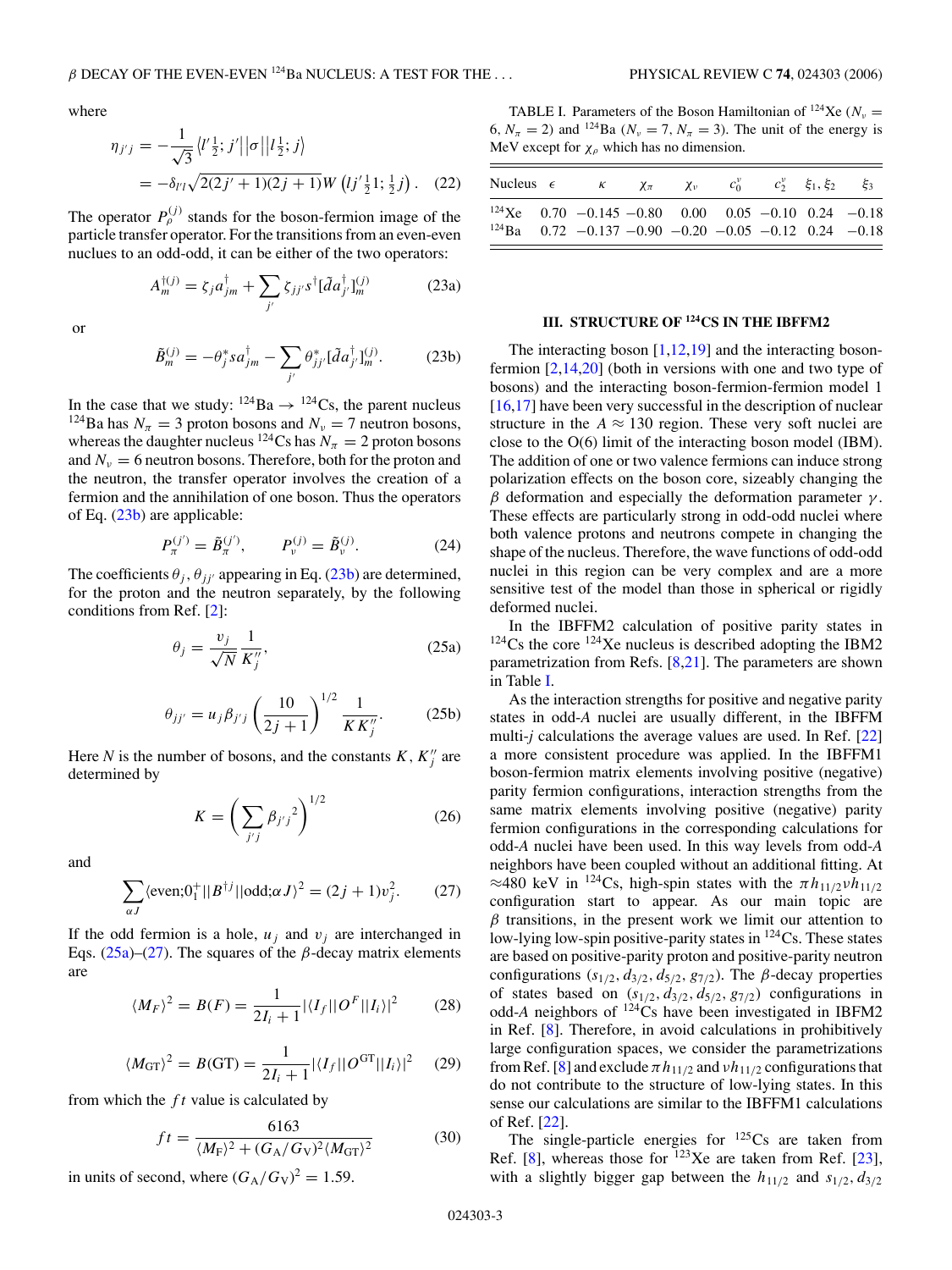TABLE II. Single-particle energies (MeV).

| <b>Nucleus</b> |                              | $g_{7/2}$ $d_{5/2}$ |           | $s_{1/2}$ $d_{3/2}$ $h_{11/2}$ | $h_{9/2}$ | $f_{7/2}$ |
|----------------|------------------------------|---------------------|-----------|--------------------------------|-----------|-----------|
| $^{123}$ Xe    | $-0.20$ $0.00$ $1.70$ $1.75$ |                     |           | 0.80                           |           |           |
| $^{125}Cs$     | $0.00\,$                     | 0.05                | 3.35 3.00 | 1.50                           | 7.00      | 8.00      |

single-particle levels. Their values are shown in Table II. The negative-parity orbits are included only to obtain the quasiparticle energies and the occupation amplitudes. The quasiparticle energies and the occupation amplitudes. The BCS equations are solved with the gap  $\Delta = 12/\sqrt{A}$  MeV, where *A* is the mass number.

Boson-fermion interaction strengths involving odd valence neutrons have to be derived from IBFM2 calculations for  $123$ Xe. Their mass dependence for  $125$ Xe,  $127$ Xe, and  $129$ Xe is very smooth [\[8\]](#page-7-0) and therefore in the present calculation it is assumed that the boson-fermion interaction strengths for  $123Xe$  and  $125Xe$  are equal, except for the strength of the exchange interaction that is slightly increased. On the basis of this weak dependence of interaction strengths for odd neutrons on the neutron number, it is reasonable to assume that their values will be conserved in  $^{124}Cs$ , too. The very smooth mass dependence of boson-fermion interaction strengths for odd-A Xe nuclei was obtained in the IBFM1 calculations, too [\[23\]](#page-8-0). The strengths of the boson-fermion interactions are shown in Table III.

For interactions involving odd protons the behavior is different. Boson-fermion interactions in odd-mass Cs nuclei are strongly mass dependent [\[8\]](#page-7-0). Calculations in the framework of the core-quasiparticle model for  $^{123}Cs$  [\[24\]](#page-8-0) have shown that for this nucleus the strength of the core-particle quadrupole interaction had to be significantly increased in respect to the value used in the same model for neighboring nuclei [\[25,26\]](#page-8-0). That increment simulated the effect of core polarization that changes the deformation of the core compared with the deformation of the real neighbouring even-even nuclei. For the sequence of odd- $A^{125,127,129}$ Cs nuclei the same effect was observed in IBFM2 [\[8\]](#page-7-0). The boson-fermion interaction strengths used for the description of these nuclei have been very strong. In the present calculation the interaction strengths for  $124$ Cs are smaller than in the odd- $A^{125}$ Cs nucleus [\[8\]](#page-7-0). This is especially true for the monopole and exchange interactions, indicating that, due to opposite driving forces of odd protons and odd neutrons, the effective deformations in odd-odd Cs nuclei are smaller than in their odd-*A* neighboring isotopes. The strengths of the boson-fermion interactions are shown in Table III.

In Ref.  $[22]$  the nucleus  $^{124}Cs$  has been studied by inbeam  $\gamma$ - and  $e^-$ -spectroscopic techniques with the fusionevaporation reaction <sup>115</sup>In(<sup>12</sup>C, 3*nγ*) at 57 MeV. Multipolarities of the main low-energy transitions have been deduced

TABLE III. Boson-fermion interactions (MeV).

| <b>Nucleus</b> |      | А       |      |
|----------------|------|---------|------|
| $^{123}Xe$     | 0.39 | $-0.42$ | 0.62 |
| $125C_S$       | 0.72 | $-0.20$ | 0.70 |

TABLE IV. Proton-neutron interaction (MeV).

| $V_\delta$ | $V_{\sigma\sigma}$ | $V_{\sigma\sigma\delta}$ | $\mathbf{r}$ |
|------------|--------------------|--------------------------|--------------|
|            |                    |                          | 0.02         |

from electron spectra. A level scheme was proposed with firm  $I^{\pi}$  assignements. Several positive-parity states have been previously seen in the  $\beta^+/EC$  radioactive decay of <sup>124</sup>Ba [\[27\]](#page-8-0). The  $\gamma$  decay patterns that include the state at 0.170 MeV and a low  $\log_{10} ft$  value indicate that this state is a doublet consisting of the  $1^+_2$ , and  $2^+_1$  states. States at 0.253, 0.272, and 0.273 MeV observed in Ref.  $[27]$  are assigned as  $1^+$  and their  $\gamma$  decays are compared to the experimental values from Ref. [\[27\]](#page-8-0).

The residual interaction strengths between the odd proton and the odd neutron are shown in Table IV. In obtaining the energy spectra, we have diagonalized the Hamiltonian [\(2\)](#page-2-0) matrix for each *I* . The dimensions of some matrices exceeded 30000, but no truncation of the basis states has been made. The energy levels are shown in Fig. 1 where the experimental data are taken from Refs. [\[22,27,28\]](#page-8-0). The agreement between the experiment and the calculation is very good.

The wave functions of low-lying low-spin positive-parity states, as expected, are very fragmented. Deformation, *γ* softness, and a relatively small distance between quasiparticle states result, with a strong mixing of fermion configurations. The mixing is stronger than in the IBFFM1 calculation [\[22\]](#page-8-0) and the dominant components show some differences in respect to the predictions of IBFFM1. The present calculation is in agreement with the results from Ref. [\[22\]](#page-8-0), where at low excitation energy the *νd*3*/*<sup>2</sup> configuration had a dominant



FIG. 1. Energy levels in 124Cs.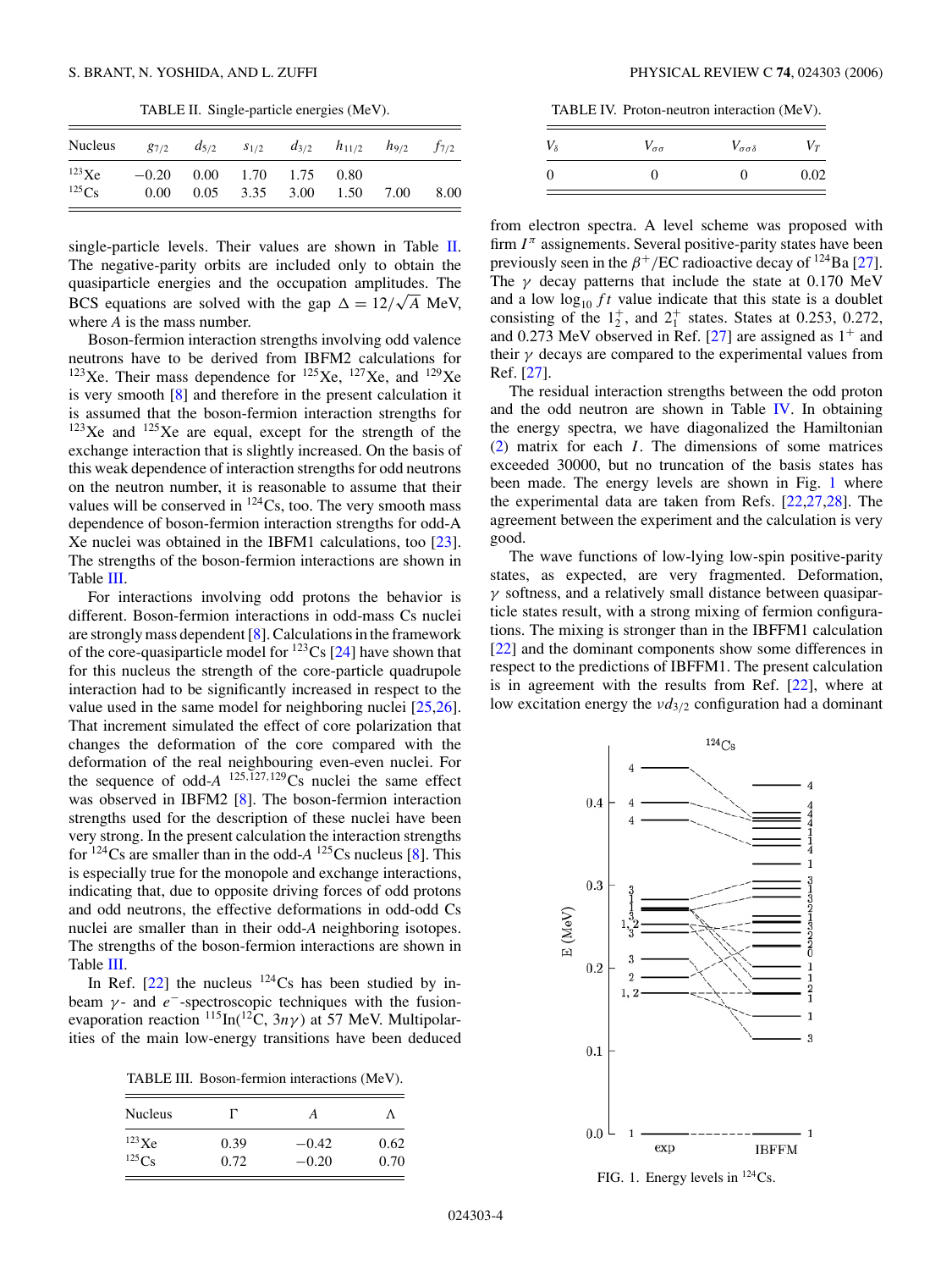role compared to *νs*1*/*<sup>2</sup> and *νd*5*/*<sup>2</sup> configurations. However, proton components of low-lying low-spin positive-parity states in the present calculation are fragmented over all available configurations  $(\pi s_{1/2}, \pi d_{3/2}, \pi d_{5/2}, \pi g_{7/2})$ , whereas in Ref. [\[22\]](#page-8-0) the dominant component in the lowest states was  $\pi d_{5/2}$  and above  $\approx 0.250$  MeV excitation energy the  $\pi g_{7/2}$ configuration tended to dominate. For the ground state of <sup>124</sup>Cs, the Nilsson configuration  $1^{+}(\pi 1/2^{+}[420]\nu 1/2^{+}[411])$ with antiparallel angular-momentum coupling  $(K = 0)$ , was considered dominant [\[27\]](#page-8-0). The  $\pi$ 1/2<sup>+</sup>[420] Nilsson configuration is predominantly based on  $\pi g_{7/2}$  (with large contribution of  $\pi d_{5/2}$ ), whereas the *ν*1/2<sup>+</sup>[411] Nilsson configuration is predominantly based on *νs*1*/*2. The wave function of the ground state of  $124\text{Cs}$  in the present calculation is therefore more complex than it would be expected on the basis of the Nilsson scheme.

The electromagnetic transitions are calculated using Eq. [\(13\)](#page-2-0), with the effective charges  $e_{\pi}^{B} = e_{\nu}^{B} = 0.15 e^{b}$ ,  $e^F_\pi = 1.5e, e^F_\nu = 0.5e$ , and gyromagnetic factors  $g^B_\pi =$  $0.8\mu_N, g_v^B = 0\mu_N, g_l^{\pi} = 1\mu_N, g_l^{\nu} = 0\mu_N$ . The spin *g*-factor of the odd proton is quenched by a factor 0.85, whereas that of the odd neutron is quenched by 0.5. All effective charges and gyromagnetic factors are equal to those used for the odd-*A* neighbors [\[8\]](#page-7-0). The calculated branching ratios for  $\gamma$  decays are compared to the experimental data in Table V. The main transitions are qualitatively reproduced by the model. Some discrepancies in the decay patterns of  $3<sup>+</sup>$  states are due to the existence in a very narrow energy interval, in both theory and experiment, of several  $3^+$  states. These states mix strongly in a way that is not possible to describe in the present calculation. The same problem was encountered in the IBFFM1 calculation [\[22\]](#page-8-0). The magnetic and quadrupole moments of the ground state of <sup>124</sup>Cs are known to be  $\mu = +0.673\mu_N$ ,  $Q = -0.74$  *eb*. The calculated values  $\mu = +0.91\mu_N$ ,  $Q = -0.43$  *eb* are in a fair agreement with the experimental data.

The present calculation is not aimed to describe levels above 0.4 MeV, especially not those with  $I^{\pi} \ge 5^+$ . It was shown in Ref.  $[22]$  that the  $5^+$  level observed at 0.479 MeV and  $6^+$  level at 0.492 MeV have complicated wave functions containing both the  $\pi g_{7/2}v_{7/2}$  and  $\pi h_{11/2}v h_{11/2}$ configurations. The higher spin states in the calculation were almost pure  $\pi h_{11/2} v h_{11/2}$  states. The structure of wave function of the calculated  $6^{+}_{2}$  state supported the existence of the complicated observed decay including bypasses through the  $6^+$  level at 427.6 keV and  $5^+$  level at 373.6 keV [\[22\]](#page-8-0).

The parent nucleus in the  $\beta$ -decay <sup>124</sup>Ba was analyzed in the IBM2 framework [\[21\]](#page-8-0). The Hamiltonian parameters, taken from Ref.  $[21]$ , are included in Table [I.](#page-3-0) In Table [VI](#page-6-0) the calculated  $\log_{10} ft$  values are compared with the experimental values in  $124$ Cs. The hierarchy of values for transitions into four lowest  $1^+$  states is reproduced well. The  $\log_{10} ft$  values of the lowest three excited  $1<sup>+</sup>$  states are accurately predicted. This nice agreement with experiment gives confidence that the calculation can fairly well describe the  $\beta$  decay to <sup>124</sup>Cs. The discrepancy between theory and experimental data is related to the decay to the ground state, because the strong feeding of the ground state cannot be reproduced.

Due to the fragmentation of wave function components, the *β*-decay matrix elements consist of many small contributions.

TABLE V. Branching ratios in  $^{124}Cs$ .

| Level (MeV) | Transition                                                                                                                             | $I_{\gamma}$ (IBFFM2) | $I_{\gamma}$ (EXP) |
|-------------|----------------------------------------------------------------------------------------------------------------------------------------|-----------------------|--------------------|
| 0.170       | $1^+_2 \rightarrow 1^+_1$                                                                                                              | 100                   | 100                |
| 0.170       | $2^+_1 \rightarrow 1^+_2$                                                                                                              | 0.0                   |                    |
|             | $2^+_1 \rightarrow 1^+_1$                                                                                                              | 100                   | 100                |
| 0.189       | $2^+_2 \rightarrow 2^+_1$                                                                                                              | 0.4                   | 1                  |
|             |                                                                                                                                        | 0.1                   |                    |
|             |                                                                                                                                        | 100                   | 100                |
| 0.211       | $2^{+}_{2} \rightarrow 1^{+}_{2}$<br>$2^{+}_{2} \rightarrow 1^{+}_{1}$<br>$3^{+}_{1} \rightarrow 2^{+}_{2}$                            | 0.1                   | 2                  |
|             | $\rightarrow$ 2 <sup>+</sup><br>$3^{+}_{1}$                                                                                            | $\mathbf{1}$          |                    |
|             | $\rightarrow$ 1 <sup>+</sup> <sub>2</sub><br>$\rightarrow$ 1 <sup>+</sup> <sub>1</sub><br>$3^{+}_{1}$                                  | 0.0                   |                    |
|             | $3^{+}_{1}$                                                                                                                            | 100                   | 100                |
| 0.243       | $3^{+}_{2}$<br>$\rightarrow$ 3 <sup>+</sup>                                                                                            | 0.0                   |                    |
|             | $\rightarrow 2^+_2$<br>$3^{+}_{2}$<br>$3^{+}_{2}$                                                                                      | 38                    | 100                |
|             | $\rightarrow 2^{\overline{+}}$                                                                                                         | 95                    |                    |
|             | $3^{+}_{2}$<br>$\rightarrow 1_{2}^{\div}$<br>$\rightarrow 1_{1}^{\div}$                                                                | 0.1                   |                    |
|             | $3^{+}_{2}$                                                                                                                            | 100                   | 27                 |
| 0.253       |                                                                                                                                        | 0.0                   |                    |
|             |                                                                                                                                        | 0.0                   |                    |
|             | $1_3^2 \rightarrow 3_2^2$<br>$1_3^4 \rightarrow 3_1^4$<br>$1_3^4 \rightarrow 2_2^4$                                                    | 33                    |                    |
|             | $1_3^+ \rightarrow 2_1^+$                                                                                                              | 32                    |                    |
|             | $1_3^+ \rightarrow 1_2^+$                                                                                                              | 5                     | 3                  |
|             | $\rightarrow$ 1 <sup>+</sup> <sub>1</sub><br>$1_3^+$                                                                                   | 100                   | 100                |
| 0.272       | $1^{+}_{4}$<br>$\rightarrow$ 3 <sup>+</sup>                                                                                            | 0.0                   |                    |
|             | $1^{+}_{4}$<br>$\rightarrow$ 1 <sup>+</sup> <sub>3</sub>                                                                               | 0.0                   |                    |
|             | $1^+_4 \rightarrow 3^+_2$<br>$1^+_4 \rightarrow 3^+_1$                                                                                 | 0.0                   |                    |
|             |                                                                                                                                        | 0.0                   |                    |
|             | $1^+_4 \rightarrow 2^+_2$                                                                                                              | 3                     |                    |
|             | $1^{+}_{4}$<br>$\rightarrow 2^+_1$                                                                                                     | 0.0                   |                    |
|             | $1^+_4 \rightarrow 1^+_2$                                                                                                              | $\mathbf{1}$          | 8                  |
|             | $\rightarrow 1_1^{\tilde{+}}$<br>$1^{+}_{4}$                                                                                           | 100                   | 100                |
| 0.379       | $\rightarrow$ 3 <sup>+</sup> <sub>3</sub><br>$4^{+}_{1}$                                                                               | 12                    |                    |
|             | $4^{+}_{1}$<br>$\rightarrow$ 3 <sup>+</sup>                                                                                            | 19                    |                    |
|             | $4^+_1 \rightarrow 3^+_1$                                                                                                              | 100                   | 100                |
|             | $\rightarrow 2^+_2$<br>$4^{+}_{1}$                                                                                                     | $\,1$                 |                    |
|             | $\rightarrow 2^+_1$<br>$4^{+}_{1}$                                                                                                     | $\overline{7}$        |                    |
| 0.400       | $4^{+}_{2} \rightarrow 4^{+}_{1}$                                                                                                      | 0.1                   |                    |
|             | $4\frac{1}{2} \rightarrow 3\frac{1}{3}$                                                                                                | 0.2                   |                    |
|             | $\rightarrow$ 3 <sup>+</sup><br>$4^{+}_{2}$                                                                                            | 100                   | 100                |
|             | $\rightarrow$ 3 <sup><math>\stackrel{4}{\rightarrow}</math></sup><br>$\rightarrow$ 2 <sup><math>\stackrel{4}{\rightarrow}</math></sup> | 25                    |                    |
|             |                                                                                                                                        | $\overline{c}$        | 5                  |
|             | $\rightarrow$ 2 <sup>+</sup>                                                                                                           | $\mathbf{1}$          |                    |

In addition to the odd fermions, the bosons also contribute to the decay, because in the underlying microscopic structure they contain pairs of fermions. Higher-order terms can have sizable contributions, but in many cases positive and negative contributions to the matrix element can almost cancel each other. The calculated matrix element for the decay to the 1st  $1^+$  state is

$$
\langle 1_1^+ \, (^{124} \text{Cs}) || O^{\text{GT}} || 0_1^+ \, (^{124} \text{Ba}) \rangle = 0.091. \tag{31}
$$

If we classify the contributions according to the neutron configurations in 124Cs, the largest contribution (as expected from the structure of the wave function) comes from the  $\nu d_{3/2}$ , which gives 0*.*099, where the leading term from Eqs. [\(21\)](#page-2-0) and [\(23b\)](#page-3-0)  $\eta_{j'j} \theta_{\pi j'} \theta_{\nu j} s_{\pi} s_{\nu} [a^{\dagger}_{\pi j'} a^{\dagger}_{\nu j}]^{(1)}$ , for  $\pi d_{5/2}$   $\nu d_{3/2}$ ,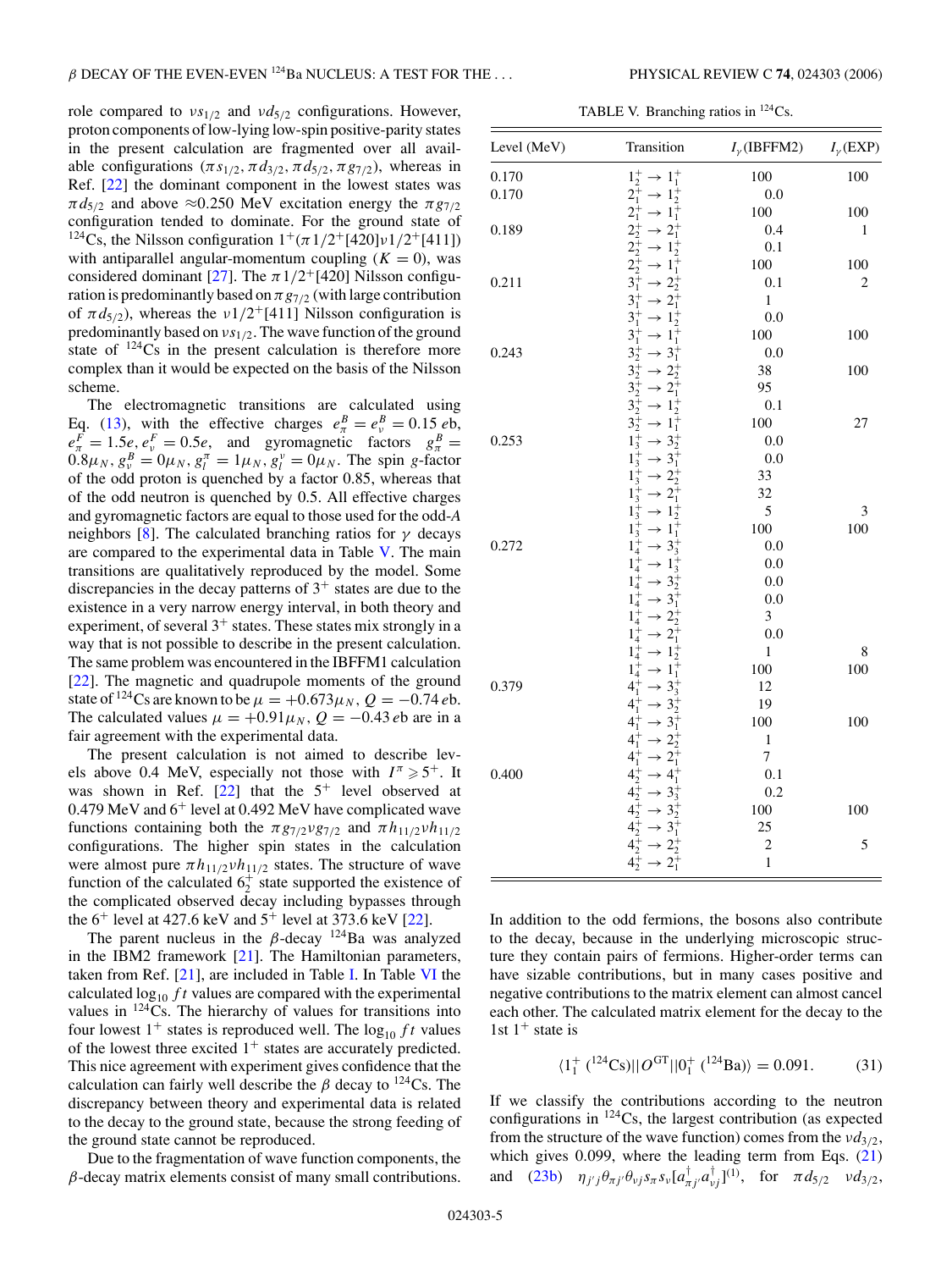| Level       | $\log_{10} ft$ (IBFFM2, <sup>124</sup> Cs) | $\log_{10} ft(EXP, {}^{124}Cs)$ | $\log_{10} ft(EXP, \frac{126}{5}Cs)$ | $\log_{10} ft(EXP, {}^{128}Cs)$ |
|-------------|--------------------------------------------|---------------------------------|--------------------------------------|---------------------------------|
| $1^{+}_{1}$ | 5.68                                       | 4.68(5)                         | 5.36(9)                              | 5.28(5)                         |
| $1^{+}_{2}$ | 5.70                                       | 5.37(7)                         | 6.36(12)                             | 5.09(13)                        |
| $1_3^+$     | 6.20                                       | 6.00(9)                         | 5.49(5)                              | 5.6(5)                          |
|             | 6.59                                       | 6.29(8)                         | 6.44(17)                             |                                 |

<span id="page-6-0"></span>TABLE VI.  $log_{10} ft$  values for levels in <sup>124</sup>Cs. For comparison, the experimental  $log_{10} ft$  values for levels in <sup>126</sup>Cs and <sup>128</sup>Cs are presented, too.

contributes 0*.*087. Contributions arising from *νg*7*/*<sup>2</sup> and *νd*5*/*<sup>2</sup> almost cancel with contributions from *νs*1*/*2.

It is interesting to compare the IBFFM2 results with experimental data for <sup>126</sup>Cs and <sup>128</sup>Cs. The calculated  $\log_{10} ft$ value for the ground state of  $^{124}Cs$  is close to experimental  $\log_{10} f \tilde{t}$  values in <sup>126</sup>Cs and <sup>128</sup>Cs. On the basis of data for static moments of the  $1^+$  ground states in  $124,126,128$ Cs ( $\mu = +0.673(3), +0.777(4), 0.974(5)\mu_N$ ;  $Q =$ −0*.*74(3)*,* −0*.*68(2)*,* −0*.*570(8) *e*b), it is evident that the ground states of <sup>124</sup>*,*126*,*128Cs have very similar wave functions. The structure of ground states of parent Ba nuclei is also very similar. Therefore, the  $log_{10} ft$  values for ground states of <sup>124,126,128</sup>Cs should be similar, too. The rather low  $\log_{10} ft$  in  $124Cs$  is an indication of additional correlations, either in the parent or daughter nucleus, on which the *β*-decay operators are very sensitive.

In constructing the IBFFM image of the *β*-decay operators, we have adopted the method in which we replace the fermion transfer operators by their IBFFM images and then couple them to construct the  $\beta$ -decay operator [\[3\]](#page-7-0). This procedure gives a good approximation as long as the shell-model space and the IBFFM space have good correspondence. In fact, the matrix element of a one-body operator  $c_{j'}^{\dagger}c_{j}^{\dagger}$  between two states  $|A\rangle$  and  $|B\rangle$  is calculated as

$$
\langle B|c_{j'}^{\dagger}c_{j}^{\dagger}|A\rangle = \sum_{C} \langle B|c_{j'}^{\dagger}|C\rangle \langle C|c_{j}^{\dagger}|A\rangle. \tag{32a}
$$

The corresponding matrix element in the IBFFM is

$$
\langle B'|P_{j'}P_j|A'\rangle = \sum_{C'} \langle B'|P_{j'}|C'\rangle \langle C'|P_j|A'\rangle. \tag{32b}
$$

The image  $P_j$  is constructed so that  $c_j$  is well simulated in the so-called *SD* plus one-particle space [\[29\]](#page-8-0), i.e., in the space where one fermion is coupled to the *SD* subspace [\[13,18\]](#page-8-0). The sum in Eq. (32a), however, includes a part that is outside the subspace:

$$
\sum_{C} = \sum_{C \in SD + \text{one-particle space}} + \sum_{C \notin SD + \text{one-particle space}}.
$$
 (33)

The former sum on the right-hand side is well approximated by coupled transfer operators. But the latter sum is not taken into account in constructing the images of the transfer operators. Thus, if the contribution from the latter sum is large, then appreciable effect will arise. Similar problem arises in the summation in Eq.  $(32b)$  because spurious states may be contained. Thus, these combined transfer operators do not necessarily become the proper images when the dimensions of the space become large. For a more precise approximation

it will be desirable to construct the one-body operator by comparing the matrices between the one-body operators directly:

$$
\langle B|c_{j'}^{\dagger}c_{j}^{\dagger}|A\rangle \equiv \langle B|P_{j'}P_{j}|A\rangle \tag{34}
$$

among important states  $|A\rangle, |B\rangle, \ldots$  [\[6\]](#page-7-0), such as the OAI mapping [\[13\]](#page-8-0) for the microscopic basis of IBM, and its extension to IBFM [\[29\]](#page-8-0). The effect from the core excitation can also be appreciable. These effects should be investigated in future study.

The reliable assignment of higher calculated  $1^+$  states to some of the observed levels [\[27\]](#page-8-0) is not possible. Due to the high density of states at higher excitation energy, the compositions of wave functions depend on details of parametrization of interaction strengths. Accidentally, the theoretical *β*-decay strength can be concentrated on one or two states at higher excitation energy. In this case the calculated  $\log_{10} ft$  has no direct physical meaning. In the real nucleus the decay strength could be distributed over several states. Nevertheless, the appearance of more than one strongly populated state at higher excitation energy can point to the limitations of the model or to a real physical effect. In the present calculation some calculated  $1<sup>+</sup>$  states in three regions of excitation energy have  $\log_{10} ft$  values close or lower than 5.

The first group of strongly populated calculated states appear between 0.35 and 0.5 MeV of excitation energy, i.e., at excitation energy where admixtures of components of the intruder proton  $\pi$ 9/2<sup>+</sup>[404] Nilsson configuration are expected in wave functions. As this components are small in the wave function of the ground state of the parent nucleus, they would strongly reduce the transition matrix elements and the theoretical  $\log_{10} ft$  values would be sizable higher. The long half-life ( $T_{1/2} = 6.3s$ ) of the 7<sup>+</sup> isomer at 462.8 keV in <sup>124</sup>Cs suggests the presence of the  $\pi$ 9/2<sup>+</sup>[404] intruder [\[22\]](#page-8-0). In light odd-A Sb, I, and Cs nuclei, a pronounced prolate minimum associated with the  $\pi$ 9/2<sup>+</sup>[404] orbital occurs dramatically low in excitation energy. It is formed by particle-hole excitations across the closed shell ( [\[30\]](#page-8-0) and references therein). A proton is excited from the lower shell leaving a hole in  $\pi g_{9/2}$  and appearing as a valence  $\pi g_{7/2}$  or  $\pi d_{5/2}$  particle. The intruder configuration is of the one-hole (*πg*9*/*2)-two particle (a pair of protons in *πg*7*/*<sup>2</sup> or *π d*5*/*2) type. The coupling with  $\pi g_{9/2}$  is very strong, pushing this configuration strongly down, and the pairing of two protons in  $\pi g_{7/2}$  or  $\pi d_{5/2}$  additionally decreases the excitation energy. The corresponding states in  $^{124}Cs$  would therefore be based on four-quasiparticles. In the IBFFM2 picture the decay would occure between states that have very different boson structure,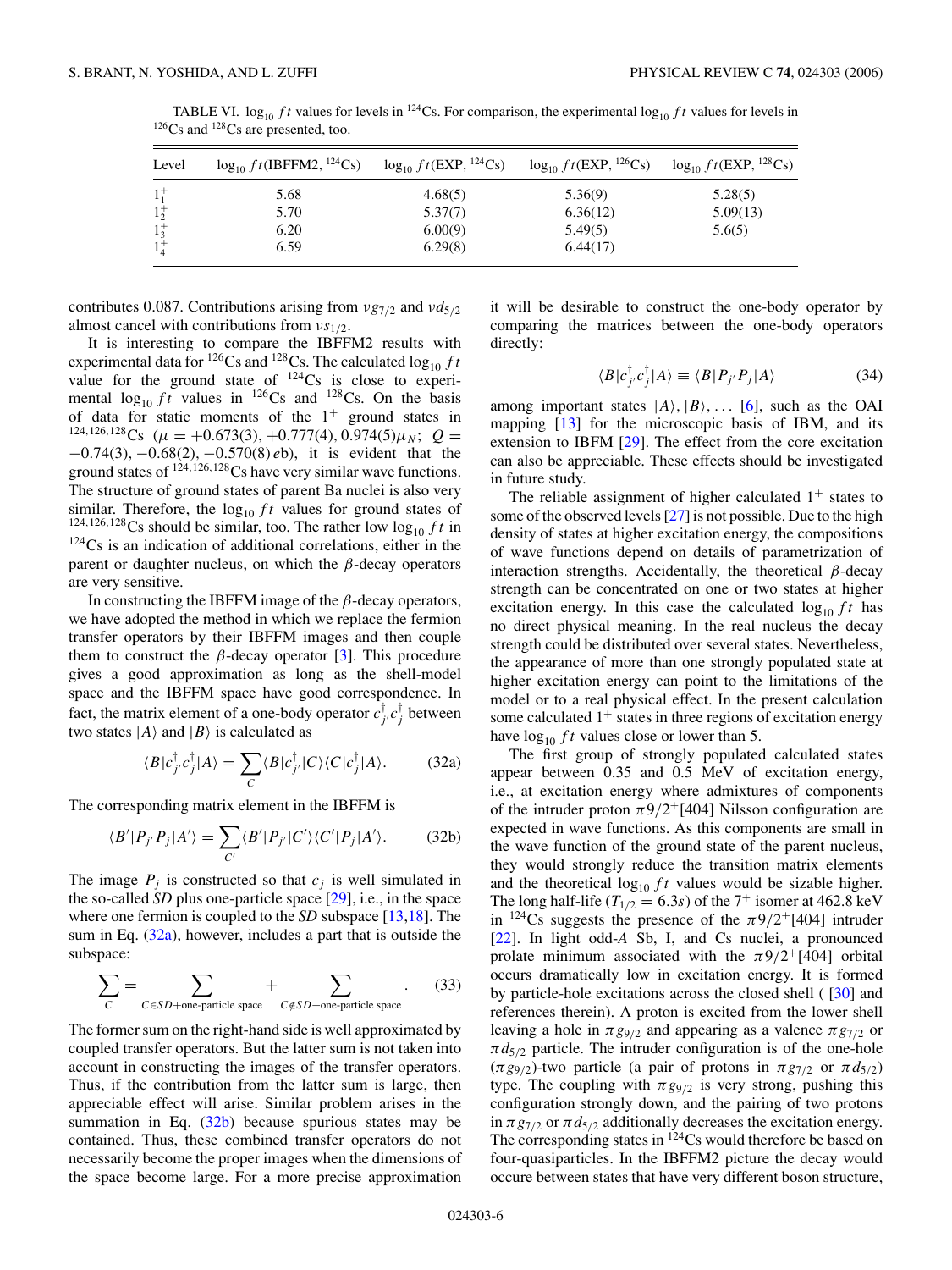<span id="page-7-0"></span>both in deformation and in the fermion composition of the bosons, resulting in a big quenching of the, otherwise strong,  $\pi g_{9/2} \rightarrow \nu g_{7/2}$  transition. In the proton-neutron quasiparticle random-phase approximation (pnQRPA) the "particle-hole" interaction does not cause significant quenchings of transition matrix elements, whereas the "particle-particle" interaction causes huge quenchings and in limiting cases even total forbiddeness of decays [\[31–34\]](#page-8-0). In the present calculation the valence protons (particles) interact predominantly with neutron bosons (holes) and valence neutrons (holes) interact predominantly with proton bosons (particles). The main part of the interaction (in pnQRPA terms) is the particle-hole interaction. The predominant part of the interaction involving  $\pi g_{9/2}$  would be between protons (holes) and neutron bosons (holes), i.e., of the particle-particle type, which would lead to strong quenchings of transitions to states with admixtures of *πg*9*/*<sup>2</sup> components. The IBM-based model for odd-odd nuclei that includes four-quasiparticle states has not been developed. In relation to the previous discussion [Eqs.  $(32a)$ ,  $(32b)$ , [\(33\)](#page-6-0), and [\(34\)](#page-6-0)], strongly populated calculated states appearing between 0.35 and 0.5 MeV of excitation energy could be the evidence that for these states the shell-model space and the IBFFM space do correspond well.

A state at 800 keV and two around 900 keV, with  $\log_{10} ft$ lower than 5, are predicted in the present calculation. Although this could be an accidental concentration of calculated *β*-decay strength in three states, we notice that in this mass region states with low  $\log_{10} ft$  values at these excitation energies, have been observed in <sup>132</sup>Pr [\[35\]](#page-8-0) (log<sub>10</sub>  $ft = 4.51$  for the state at 715 keV and  $log_{10} ft = 4.84$  for the state at 981 keV). The state at 715 keV in  $^{132}$ Pr has the  $\log_{10} ft$  value that is even smaller than the  $\log_{10} ft$  for the  $1^+_1$  state.

In 124Cs a group of four rather strongly populated levels is observed between 1.2 and 1.4 MeV of excitation energy [\[27\]](#page-8-0). The same group of levels in  $^{126}Cs$  is observed between 1.2 and 1.3 MeV with the lowest  $log_{10} ft = 4.54$ . The present IBFFM2 calculation predicts states with  $log_{10} ft$  values of this order at excitation energies between 1.0 and 1.15 MeV, in fair agreement with experimental data.

The influence of  $\pi h_{11/2} v h_{11/2}$  components (that are not included in the present calculation) is difficult to predict. They would admix to wave functions of  $1<sub>1</sub><sup>+</sup>$  states, based on *s*1*/*2*, d*3*/*2*, d*5*/*2*, g*7*/*<sup>2</sup> configurations, through odd-*l* terms of the residual proton-neutron interaction. At low excitation energies  $\pi h_{11/2}$ *νh*<sub>11/2</sub> components are not present. At high excitation energies, where the level density is high, their percentage in wave functions of individual calculated states would be accidental.

The *F*-spin vector boson components [1] are contained in very high  $1^+$  levels. But as far as low-lying states and even states up to 1.5 MeV are concerned, the effect is very small because the excitation energy ( $\approx$ 2.5 MeV) of the first 1<sup>+</sup> level in the core nucleus  $^{124}$ Xe is high.

## **IV. CONCLUSION**

The structure of  $^{124}Cs$  has been investigated in the framework of the interacting boson-fermion-fermion model. A detailed analysis, that included the calculation of the spectra and electromagnetic transitions has been performed. The IBFFM2 images of the Fermi and Gamow-Teller transition operators do not contain any free parameter. In contrast to shell model calculations of  $\log_{10} ft$  values, where additional normalization is used, the  $log_{10} ft$  values in IBFFM2 are obtained in a parameter free calculation, without any additional normalization. The  $\log_{10} ft$  values depend only on the wave functions of parent and daughter nuclei. The calculated *β*-decay rates have demonstrated that the IBFFM2 wave functions of the parent and daughter nuclei are realistic and that the interacting boson approximation can be applied in the description of *β* decays from even-even to odd-odd nuclei. The limitation of this approach is given by the accuracy in approximating fermion pairs with bosons, and simulating the *β*-decay operators with operators in the *SD* plus one-particle space. For majority of levels the correspondence between the shell-model space and the IBFFM space is good, resulting in good agreement between experimental data and theoretical results.

### **ACKNOWLEDGMENTS**

N. Yoshida is thankful to the financial support by "Academic Frontier" Project and Organization for Research and Development of Innovative Science and Technology (ORDIST) of Kansai University.

- [1] F. Iachello and A. Arima, *The Interacting Boson Model* (Cambridge University Press, Cambridge, 1987).
- [2] F. Iachello and P. Van Isacker, *The Interacting Boson-Fermion Model* (Cambridge University Press, Cambridge, 1991).
- [3] F. Dellagiacoma, Ph.D. thesis, Yale University, 1988; F. Dellagiacoma and F. Iachello, Phys. Lett. **B218**, 299 (1989).
- [4] G. Maino and L. Zuffi, in *Proceedings of the 7th International Conference on Nuclear Reaction Mechanisms, Varenna, 1994*, edited by E. Gadioli (University of Milan, Milan, 1994), p. 765.
- [5] G. Maino, in *Proceeding of the International Symposium on Perspectives for the Interacting Boson Model, Padova, 1994*, edited by R. F. Casten, A. Vitturi, A. B. Balantekin, B. R. Barrett,

J. N. Ginocchio, G. Maino, and T. Otsuka (World Scientific, Singapore, 1995), p. 617.

- [6] N. Yoshida, L. Zuffi, and A. Arima, Czech. J. Phys. **52**, C615 (2002).
- [7] N. Yoshida, L. Zuffi, and S. Brant, Phys. Rev. C **66**, 014306 (2002).
- [8] L. Zuffi, S. Brant, and N. Yoshida, Phys. Rev. C **68**, 034308 (2003).
- [9] S. Brant, N. Yoshida, and L. Zuffi, Phys. Rev. C **70**, 054301 (2004).
- [10] G. Maino and L. Zuffi, in *Proceedings of the 5th International Spring Seminar on Nuclear Physics, Ravello, 1996*, edited by A. Covello (World Scientific, Singapore, 1996), p. 611.